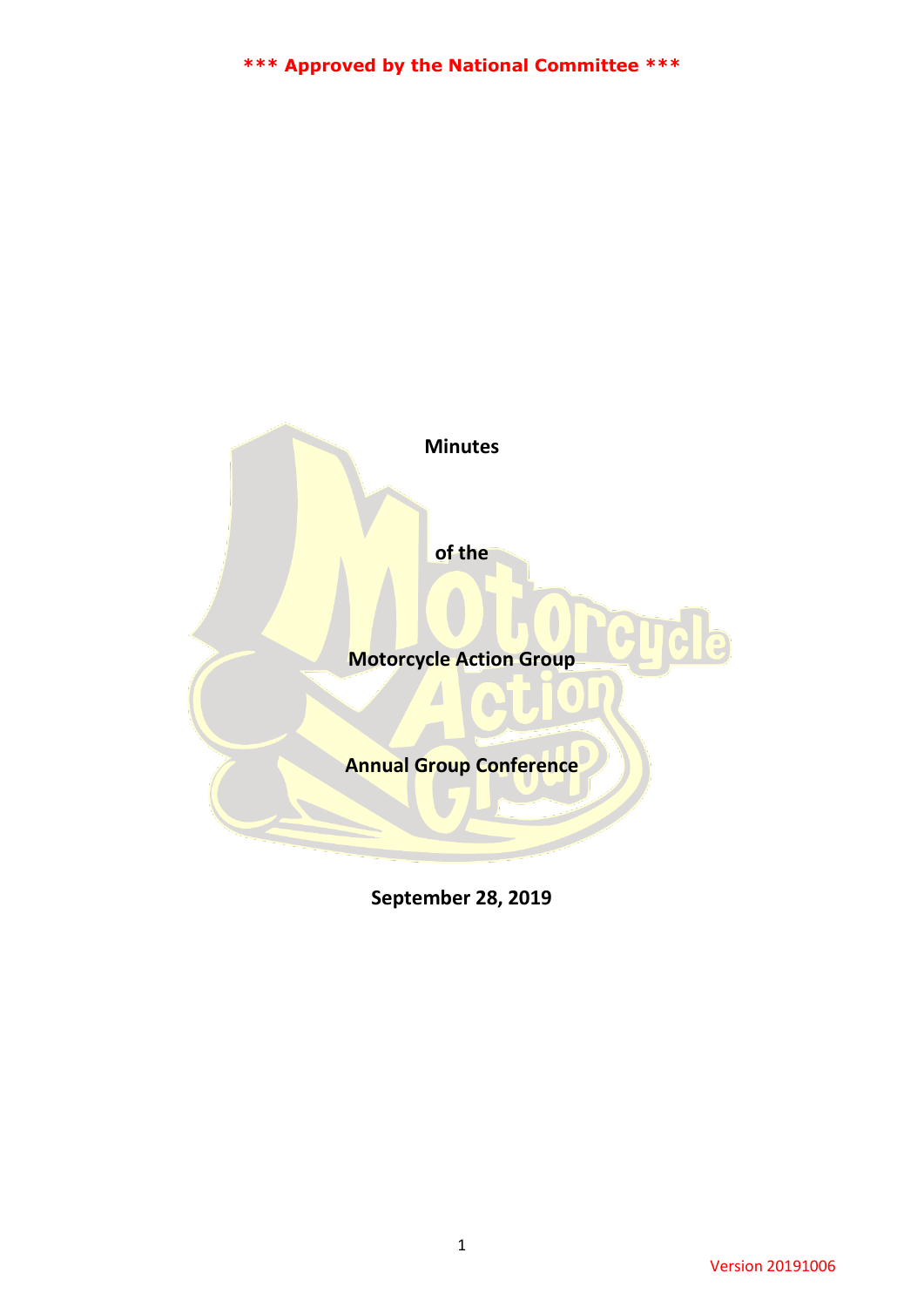## **1. Opening by National Chairman**

Richard Manton (RM) welcomed all to AGC and ran through Housekeeping matters.

Selina Lavender (SL) opened the meeting, introducing the Board, National Committee and also Julie Sperling and Carol Ferrari from the Office. She then handed over to Andy Carrott (AC), Vice Chairman, to chair the meeting.

AC first requested a Minute's silence to remember members lost during the past year. He then handed over to the Campaigns team, Colin Brown (CB) and Lembit Opik (LÖ) to present a review of the past year.

# **2. Review of 2018/19 campaign activity**

LÖ opened the presentation with a mission statement and CB ran through strategy, with main points covering crime, eco-threats, bad air, Vision Zero and Cycle mania.

LÖ noted that MAG is the "undisputed voice of biking" and that political engagement is vital to the work of the organisation.

He further noted that the Motorcycle Industry Association (MCIA) has a new CEO, and that their representative at a Highways England meeting announced that 'MCIA' no longer stands for anything titlewise. MCIA now talk in terms of LCAT vehicles rather than motorcycles.

MAG is partnering with Highways England and inputting to infrastructure and road planning. At the last meeting with Highways England, MAG was asked directly to assist with these matters.

Tony Cox (TC) got a mention in dispatches for heading up a team at Manchester Show.

The Political Unit (PU) attended a Young Rider Safety conference in Birmingham as, although MAG is not directly about safety, we need to engage to help push the agenda.

Ultra-Low Emissions Zones (ULEZ) are a very significant threat, and motorcycle theft is a major issue. CB stated that PCC elections are imminent, and pressure needs to be put upon them regarding the National Bike Theft Rankings.

The internal combustion engine (ICE) is at imminent threat of being banned on two counts: environment and health. At the recent Labour Party Conference, it was suggested that ICE vehicles could be confiscated by 2030. CB pointed out that it is difficult to explain the advantages of motorcycling to those who follow dogma rather than science. MAG is in contact the United National Environmental Programme and because of the intervention made, the UN has acknowledged in writing that motorcycles are, at least in the short term, part of the solution. It was noted that Client Earth is a wealthy organisation that favours a targeted scrappage scheme. LÖ stated that we should "be under no illusion" regarding the future of motorcycling and that the authorities would ideally get rid of all vehicles that are pre-2007. CB noted that, in respect to toxic air statistics, the conclusion of David Spiegelhalter is that it is not plausible to think in terms of a figure, statistically, of attributable deaths. It was further noted that fuel globally is not all as clean as it is in the UK.

MAG has engaged with TfL regarding the ULEZ charge, culminating in a last-minute concession regarding bikes, but only on a case-by-case basis; i.e. two people with exactly the same bike would have to apply separately for the concession.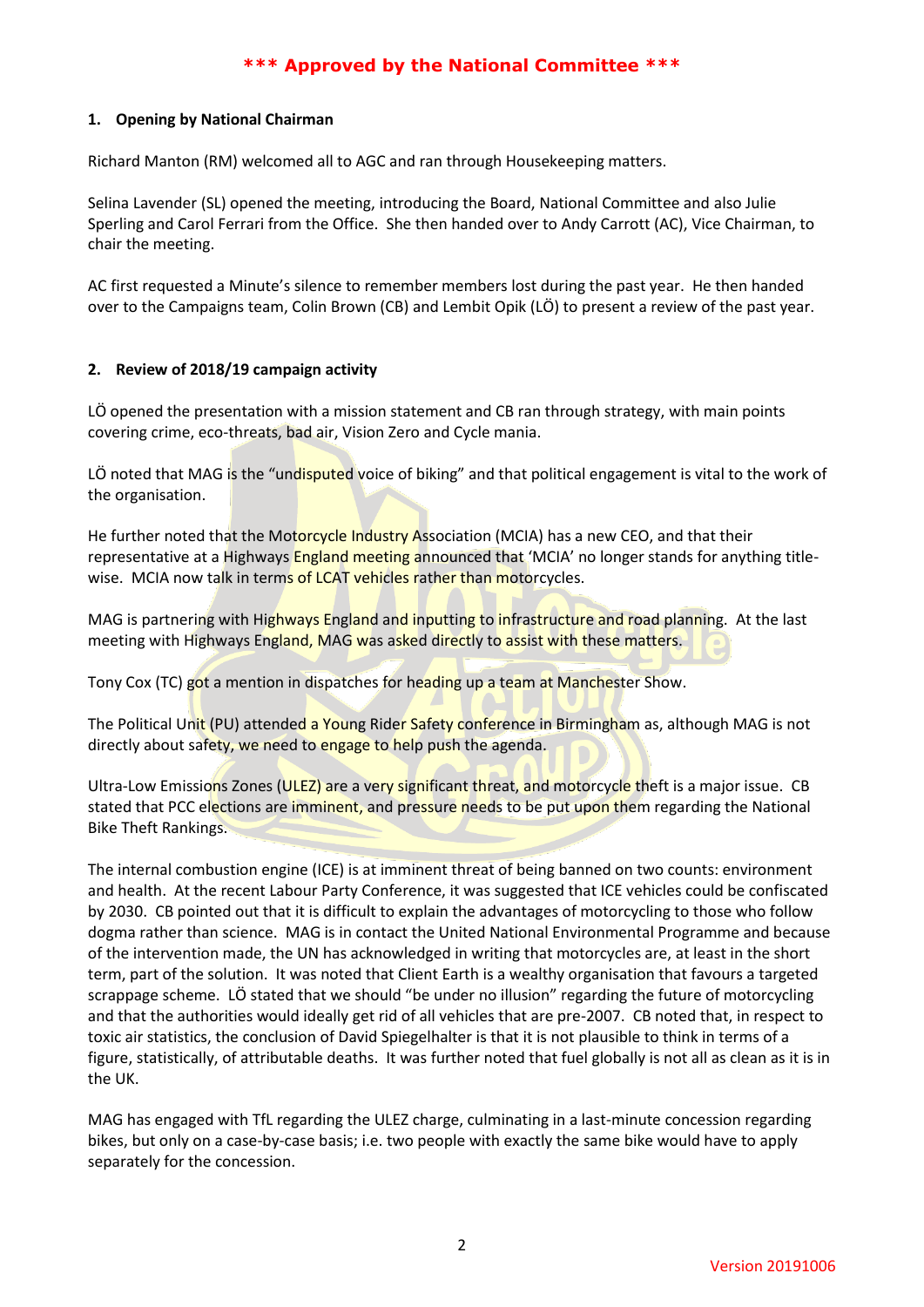The PU has engaged with Dr Gary Fuller regarding a misleading report regarding increased pollution allegedly caused by an increase in motorcycle numbers in London. In a meeting with him, all of his findings were disproved. The Real Urban Emissions (TRUE) initiative report is, in the words of CB, "as accurate as Dr Fuller's"!

Despite the high profile of overground pollution, the issue around pollution being 30x higher for underground travel by tube is not considered by relevant authorities to be an issue.

Environmentalists have picked up on the recent death of a young girl who suffered with extreme medical issues and have used her mother to campaign for the cause of death to be recorded as 'air pollution'.

MAG has been asked to present its "Powered Two Wheelers: An Air Quality Solution" paper at a Smarter Tomorrow event.

The Office for National Statistics reports that many emissions are down despite a 30% increase in vehicles, with the exception of ammonia, which has gone up.

From the Floor, John Fuller explained that the increase in ammonia is due to a fuel additive (AdBlue) which is ammonia-based. This is because the additive only works when it is up to temperature, but most emissions are caused within the first few minutes of travel.

Vision Zero is a multi-national road safety project that considers that deaths and serious injuries on the road are unacceptable and campaigns accordingly. However, it is clear from their mandate and particularly from information provided on their UK site that sustainability is the big issue, with safety taking a back seat and, indeed, is not mentioned.

Cycle KSI statistics are higher than those for motorcycles, but dogma prevails, and it appears that we stand alone regarding a position of 'safety in numbers'.

Vehicle autonomy is currently on the back burner and we are campaigning for consistency regarding bus lane access.

Following consultation with relevant bodies, MAG will be officially promoting Ride to Work Day going forward.

Doug Smith asked whether MAG can challenge TfL and was advised that there was more on that coming up.

Neil Liversidge (NFL) noted that MAG has a great lobbying team and was "thrilled and inspired" by what he had heard in the report.

Ian Whittaker noted that whilst many campaigns seem to be London-centric, issues that come up in the Capital generally spread to other cities and parts of the country.

Julie Sperling and Carol Ferrari received a mention in dispatches for their work and support at Central Office.

# **3. FEMA report**

Ian Churchlow (IC) opened his FEMA report with a brief synopsis of the organisation and how they operate. All of their funding is via member organisations; there is no government funding.

He then asked why MAG would need to continue to engage with FEMA post-Brexit, explaining that many riders would still wish to ride within the EU and that we still have a vested interest in relevant legislation.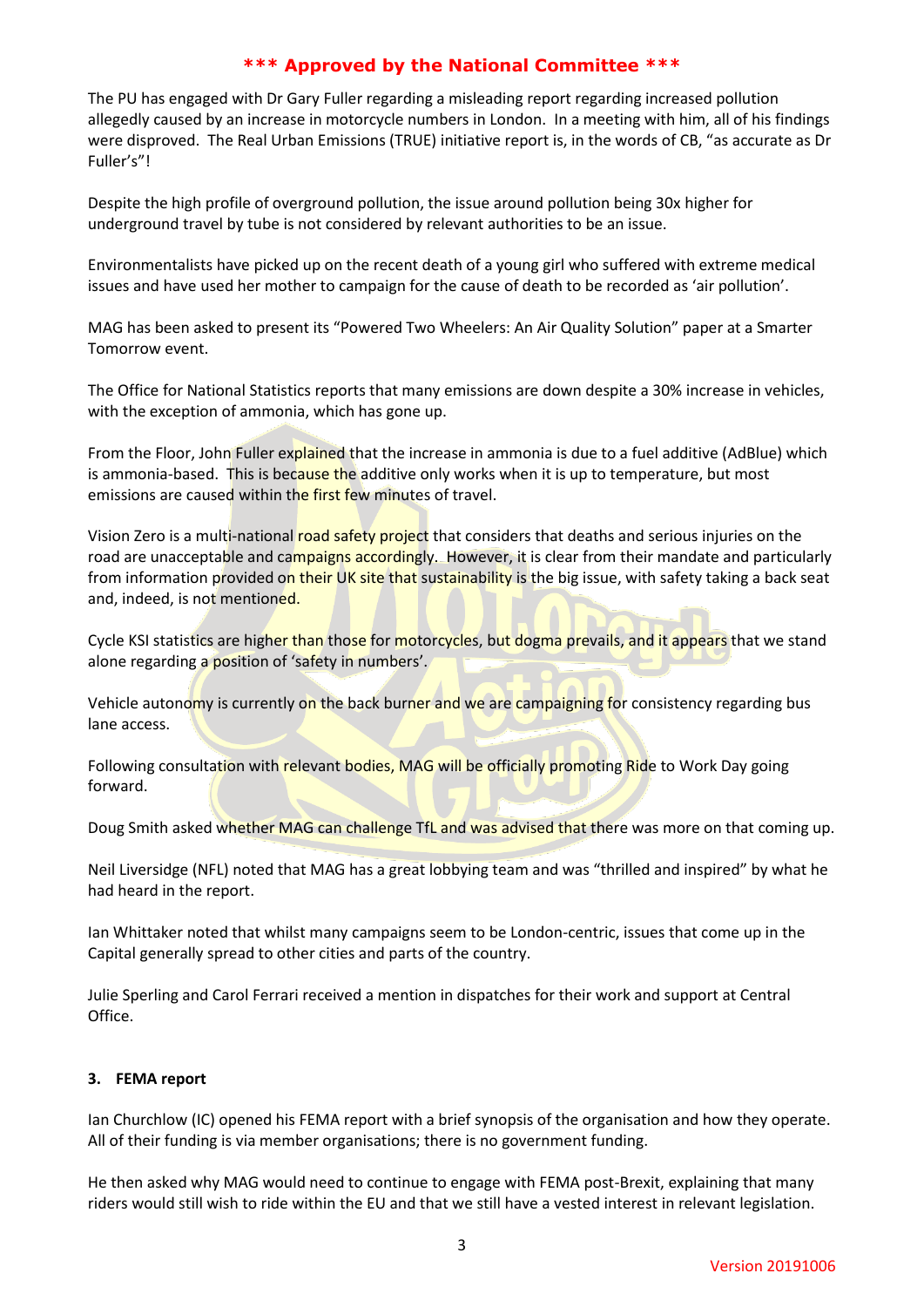The EU Transport Commissioner has stated that she advocates further training; safer vehicles that can detect riders; riders to modify their own behaviours; lifelong training; improvements to protective clothing; and safer infrastructure.

FEMA is working in partnership with FIM, having two formal meetings per year and generating joint position statements.

It was highlighted that it has been discovered that 32% of Sweden's KSI have no valid licence, which has a detrimental effect on the statistics for legitimate riders and that this should be taken into account.

Live issues include: infrastructure; light electric vehicles; access to all road; access to LEZs; proximity warning systems; autonomous vehicles; crash barriers. In response to a question from Peter Ramsbottom, IC confirmed that a campaign in respect to motorway crash barriers is needed.

# **4. The MAG Foundation report**

Tony Cox (TC) reported that there are currently five trustees and that the Lock2Lock initiative has been relaunched. Requests for support for groups assisting with recovering stolen motorcycles have been actioned. When time allows, the GetaGrip and Kill Spills campaigns with be revived. Give as You Live and Smile Amazon accounts have been set up so that the Foundation can benefit from on-line purchases. A new Foundation website has just been launched and the Foundation is financially sound.

In response to a question from Pete Seymour regarding getting support from insurance companies regarding the theft issue, TC noted that they don't seem to be interested or want to engage.

## **5. Board report**

Steve Wykes (SW) noted that Charley Davies was appointed earlier this year as sub-editor for The Road and this is working well. Julie and Carol are providing sterling work at the office and several initiatives have been introduced as member benefits.

LÖ and CB continue to raise MAG's profile and work hard on identified campaigns.

The self-signup for members is now live.

The website is fragile and being worked on by Leslie Johns. TC is also working on shutting down old sites set up by branches etc. Provision of a new server for the office at Honiley is progressing.

GDPR requirements have been met and Julie Sperling has completed training as GDPR Officer for the organisation. Reps will have to receive training in respect to GDPR and sign to confirm that this has taken place. A clean desk policy has been put in place at the office, along with screen control.

DBS checks are being rolled out, starting with the Board.

TC attended the IoM TT event with a MAG stand to good effect.

Julie handles the financial side of the organisation to good effect and the company has reserves of six months, which is extremely good.

At this point Ian Churchlow gave a presentation about recruitment: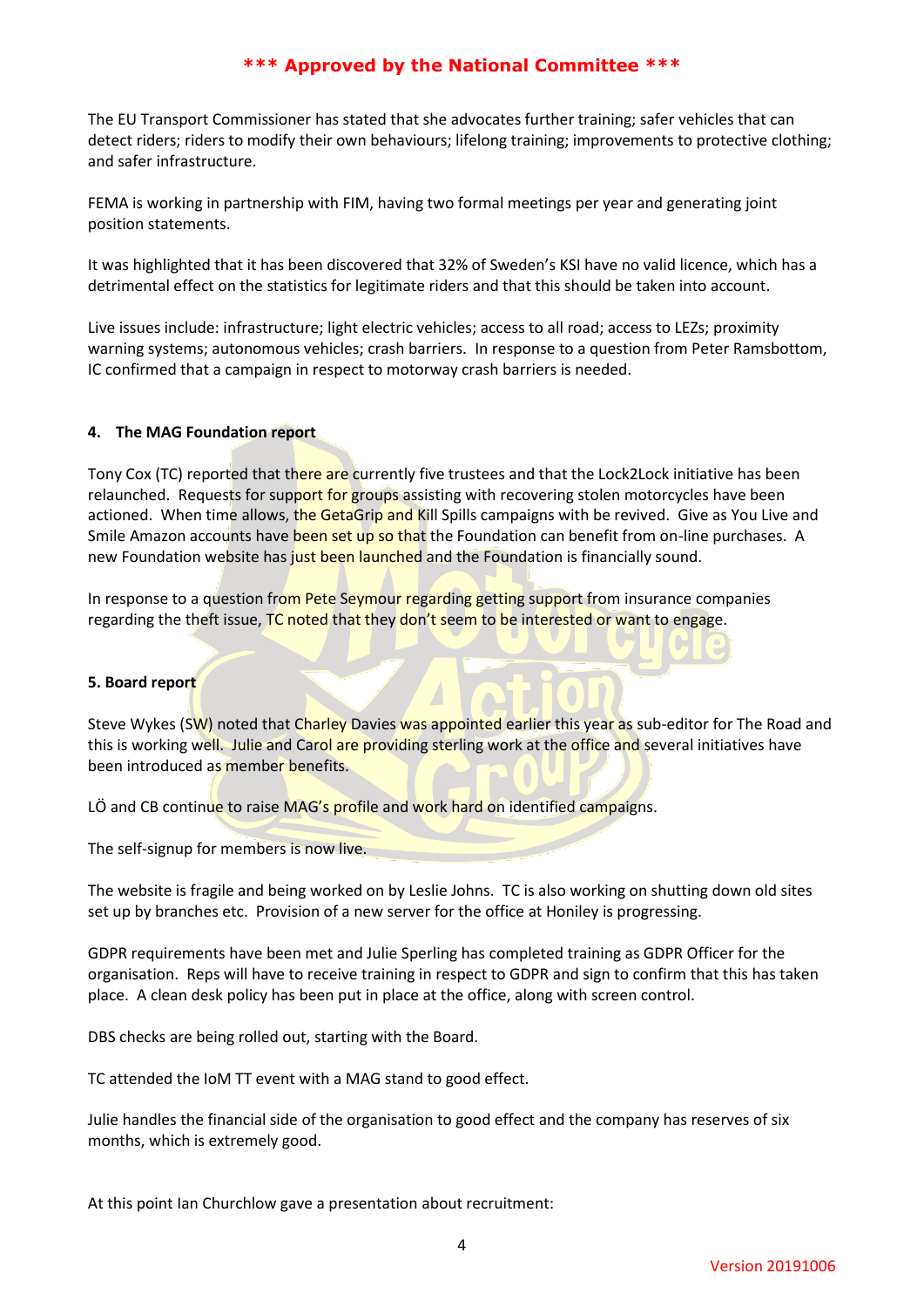He noted that MAG's membership has plateaued but the number and severity of threats to motorcycling are not slowing down. It is therefore vital to increase membership numbers and income.

He went on to describe the Swedish Motorcycle Association (SMA) and how it operates as an example of what is possible. The SMA boasts around 30% of Sweden's registered motorcyclists as members, the organisation employs 11 administrative staff and they operate a website that is updated daily and distribute a magazine 8x a year. They also provide free affiliation to motorcycle clubs by way of a loss leader to raise the profile of the SMA. Most of their income is from memberships and they provide free legal, consumer and travel advice, along with discounts and cash awards to member's families in the event of their death.

IC then noted to expand MAG we "need to follow the money" and find commercial partnerships that will generate income and add value. This would enable the organisation to increase membership fees and to develop a culture of belonging.

He closed the presentation by stating that he would "like to start a recruitment campaign today" and opened the Floor for questions and suggestions.

Tim Fawthrop (TF) stated that discounts are difficult to find and often out-of-date; IC said that regional work would be needed to improve this.

Steve Kearney (SK) asked whether insurance companies could be involved, and SL explained our "preferred insurer" arrangement with BikeSure, which is proving very successful and bringing in more members than events are doing. She further explained that due to the competitive nature of the insurance industry, it is not possible to work with all of them.

Pete Seymour (PS) noted that feedback from shops is that the current climate in respect to the high street and shopping is driving the lack of discount offers.

NFL noted that cultural differences account for the big difference in membership figures as the Swedes are natural joiners. In the UK, this is less pronounced, and clubs tend to want something for nothing. He cautioned against providing too much to clubs as there would be little in it in return for MAG.

Marcus Holden (MH) noted that there is still a lot of "what's MAG" type feedback from people, particularly on social media.

IC closed his presentation with a short promotional video that was filmed recently.

## **5. Guest speaker**

Scott from Ultimate Ear briefly explained the products that they provide and stated that he would be available post-meeting to provide information and take measurements.

## **7. Finance report** (circulated)

AC gave a brief overview of the Finance report, which had been circulated prior to the meeting. He noted that a membership report is given at all Board meetings and that Bikesure has played a significant role in membership increase and retention.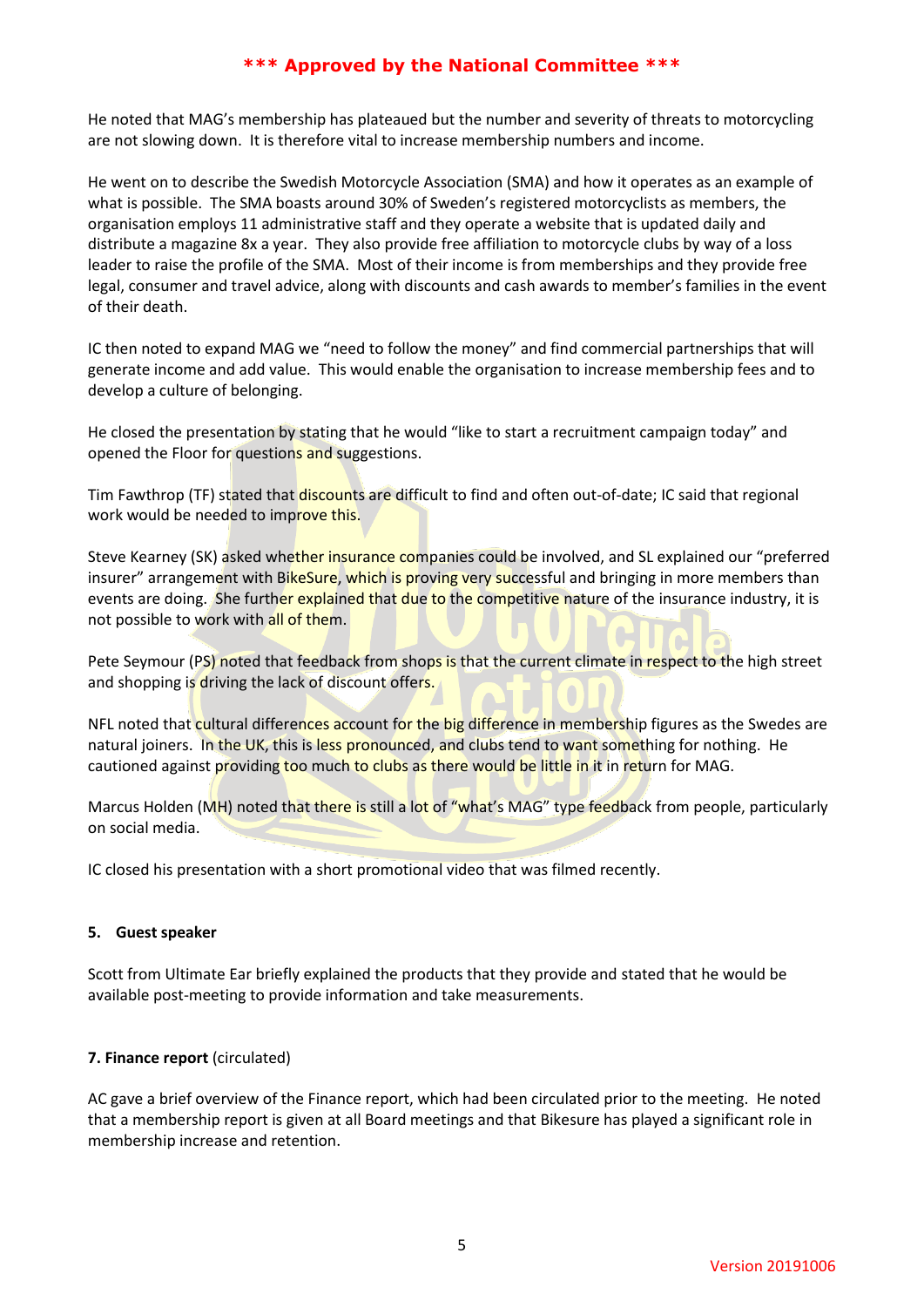Steve Mallett (SM) asked how much of a membership fee is profit. SL explained that, whilst not all the fee goes to maintaining a membership, but that the income from memberships is insufficient to run the organisation and its campaigns.

Doug Smith (DS) sought clarification regarding the section 'Governance' and SL explained that it covers the overarching cost of running the organisation and office (bills, PAYE, pensions, etc).

Michael Armstrong (MA) asked whether MAG operates a reserve fund and AC confirmed that the organisation has six months operating costs, noting that this is an excellent position to be in that many companies would envy.

# **8. Questions to the Board**

Pete Walker (PW) asked whether due diligence checks are carried out for new Directors. SL confirmed that it now forms part of the DBS check and interview process.

# **9. National Committee report**

SL advised that the NC has met as required by the Constitution and receives regular reports from Regional Reps, the Board of Directors and the Executive Officer.

Regions with a Regional Rep in place are all politically active and the Political Unit represents the organisation nationally to government, national organisations, etc. Regions are engaging with MPs, councils, clubs, etc locally.

SL noted that a great deal of work is done by many volunteers "not here today to hear the praise".

Legal action against TfL was considered and NC took legal advice that made it clear that MAG could not risk taking legal action against TfL because the cost implications of losing would have risked MAG's future.

Due process has been followed for Regional AGM, there is a MAG Wiki with lots of useful information, and we have lost contact with some members due to GDPR and the tick box permissions regarding contact with individuals.

SL stated that MAG is grateful for donations coming in throughout the year rather than waiting for AGC as it is helpful to have a steady flow of funds.

SL noted that she is happy to provide references to anyone who should need one when applying for jobs.

She further noted that the next big event will be Motorcycle Live at the NEC and volunteers to help run the stand are welcome.

SL then touched on the Minute's silence held at the start of the meeting, acknowledging that whilst unable to name all those lost in the past year, she particularly wished to note the passing of Gordon Finney, Paul Merrett and Justine Travis.

In closing, SL advised that this would be her last year as Chair as she does not intend to stand again in 2020 and encouraged anyone interested to come forward. She then thanked the Board, NC, her Vice Chairman and said she "should really" thank her husband!

## **10. Questions to the National Committee**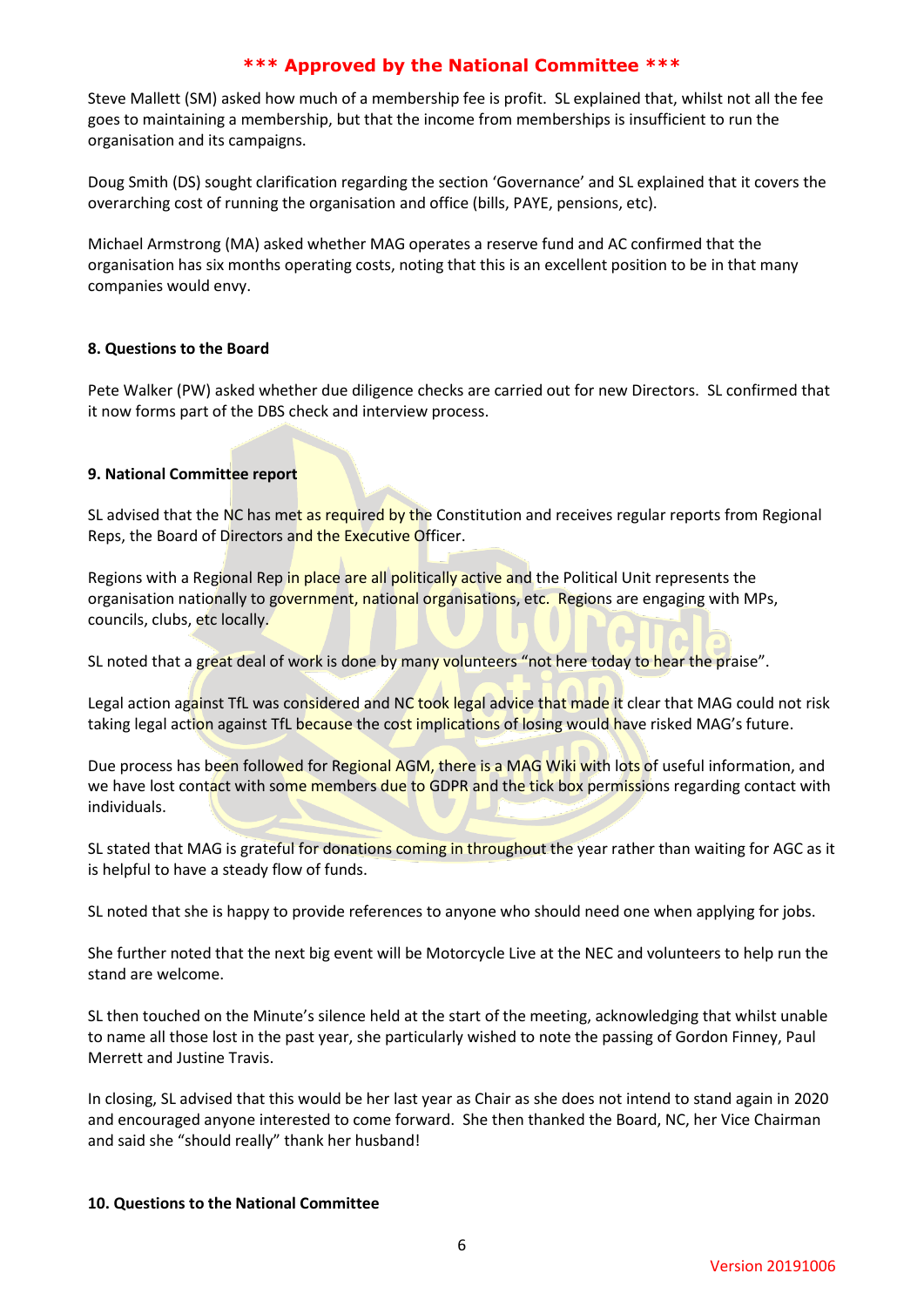Geoff Mills (GM) asked whether MAG has a stance regarding smart motorways. SL advised that there is no formal policy currently but that the matter has been discussed recently. AC suggested that the PU could take this issue to Highways England.

NFL stated that the NC was doing a great job but questioned the £7,000 spend on legal advice and suggested that they could have plugged in to appropriate resources within the organisation.

MH asked whether there is an electronic version of the Road and was advised that there is, but there is a cost to ensuring it is secure for members only, so currently there are links to past issues only. If a way can be found to secure the current issue for members only an opt-in can be provided.

Peter Ramsbottom (PR) suggested simply putting the magazine "out there" but AC responded that it is a member benefit and this would be unfair.

Paul Battye (Leeds) asked whether two different versions could be offered. SL will take this to the Board for discussion.

## **11. Administrative Motions**

- 1. "*This AGM accepts the Board report*" Proposed: Tim Peregrine, Seconded: Paul Carter. Carried unanimously.
- 2. "*This AGM accepts the Finance report*" Proposed: Michael Armstrong, Seconded: Neil Liversidge. Carried unanimously.
- 3. *The Conference accepts the NC report*" Proposed: James Dyson, Seconded: Neil Liversidge. Carried unanimously.

# **12. Constitutional and Policy Motions**

## Proposal 1

Amendments to the Constitution Under section 7:

Clause 7.e Proposed Constitutional change to include the ability to check the records of officers. *Clause 7.e Renumber clause to 7.e.i. Insert new clause "7.e.ii Any Officer of the Company may be subject to a records check in respect to convictions, reprimands or warnings (currently known as Disclosure and Barring Services (DBS) basic check), the cost of such a check being met by the Company. Any information received as a result of the check and considered to be of concern to the organisation could potentially lead*  to an Officer being barred from holding office and, in extreme cases, from being a member. The National *Committee shall have the powers to apply such sanctions."* 

Proposed: V. Selina Lavender 94077 Seconded: Ian Churchlow 74552

SL explained that this Motion has come about in response to a situation where a member had to be barred from both office and membership due to having been convicted of serious sexual offences. The circumstances were only made known to MAG because it was drawn to the attention of the organisation. She also stated that a start on DBS checks has been made at Board level, with the intention to cascade the checks to Regional level for the time being.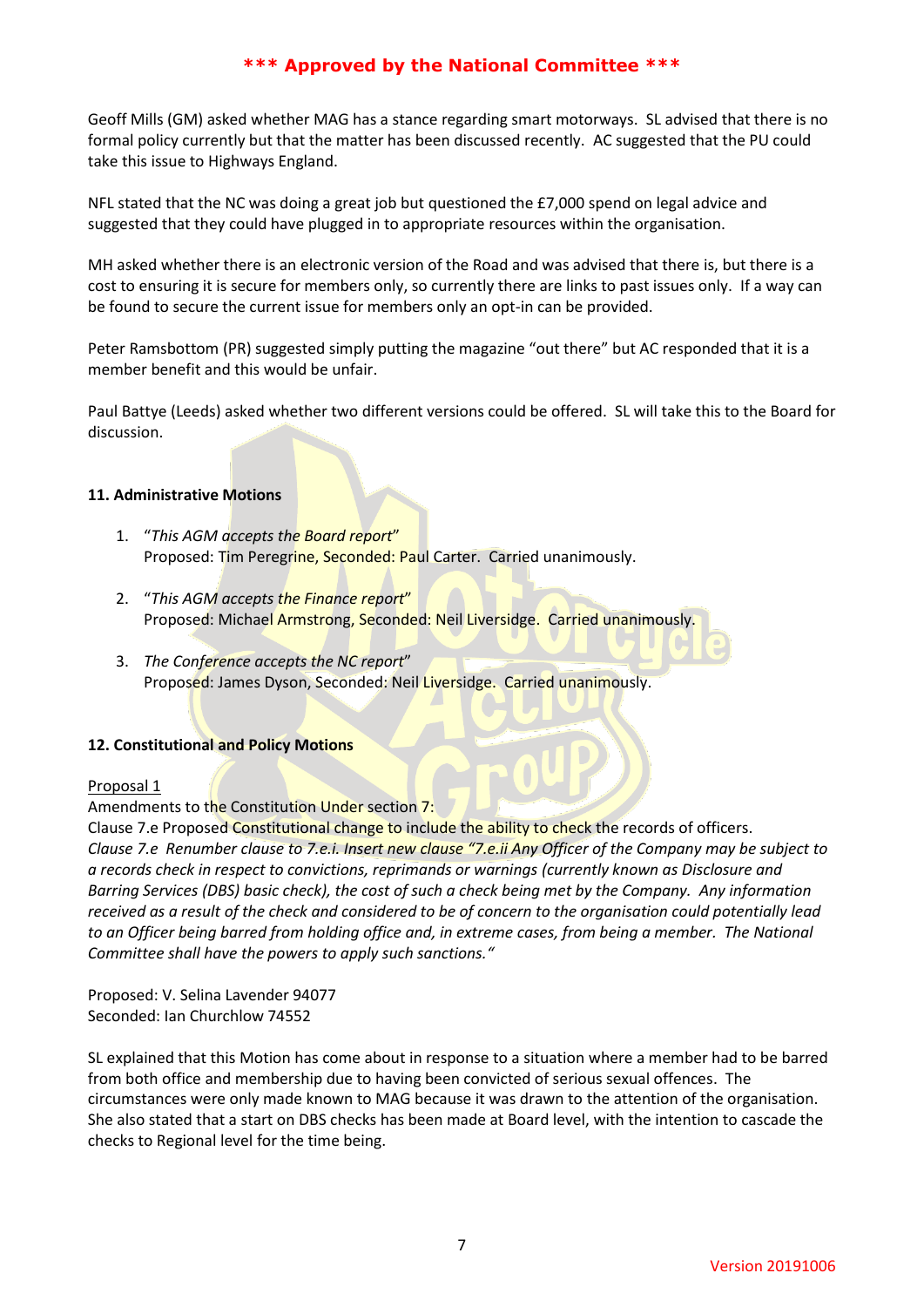A number of questions and observations were made from the Floor, including: wanting "extreme" defined, wanting "Officer" defined, and a recognition that many people may have previous offences of some sort in their past but that would not render them unsuitable for MAG membership or from holding office.

SL made it clear that, as a volunteer organisation, the DBS checks that can be run are limited and are not the same as would be carried out by an employer.

It was suggested that the Code of Conduct form could have a sentence added stating that the person signing is willing to be DBS checked. It was further suggested that advertisements for posts could include a sentence to advise that such checks may be carried out.

It was noted that there should be evidence to back up the request for a DBS check to prevent allegations of discrimination.

It was further noted that anyone applying for a post should surely be aware that such a check may take place.

After further discussion along similar lines, AC moved to a vote.

# **Motion carried with 3 votes against.**

## Proposal 2

*MAG rejects and condemns HM Government's diktak forbidding the sale and registration in the UK of internal combustion powered (ICP) private vehicles from 2040 or any other date.* 

Proposed: Neil Liversidge 23660 Seconded: Gareth Hiscocks 68662

After speaking for the Motion by giving background to the proposal, several delegates felt that it would not fall within MAG's remit, and one suggested ending the proposal after the words "from 2040".

NFL responded to those speaking against it by noting that they were not addressing the message of the proposal. He said he is not denying climate change, but that motorcycling should not be sacrificed in its name.

## **Motion carried by a large majority.**

## Proposal 3

*MAG believes that choice in personal transport is an essential element of a free and non-elitist society and opposes any and all measures that restrict have the effect of restricting car and/or motorcycle use to any form of elite.* 

Proposed: Neil Liversidge 23660 Seconded: George Carnegie 71690

After speaking in favour of the Motion, NFL said he would accept the typographical amendment to insert "or" between "restrict" and "have the effect"; but would not accept a friendly amendment to remove "to any form of elite". Neither would he accept a friendly amendment to remove "car" from the proposal, explaining that we need car drivers 'on side'.

# **Motion carried by a large majority.**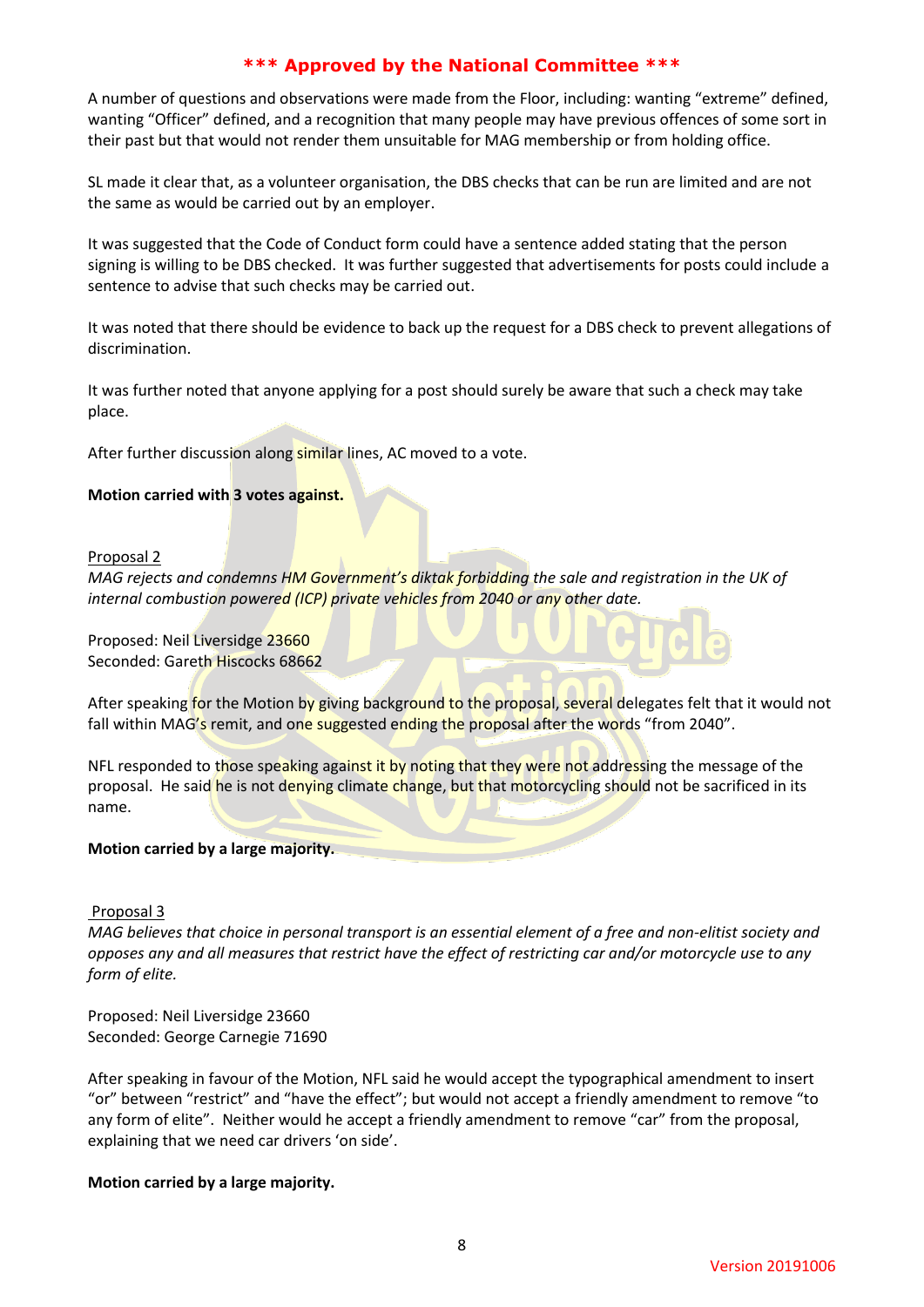#### Proposal 4

*MAG rejects as inefficient, unaffordable, unworkable and highly detrimental to the UK economy and populace, the idea that sufficient charging points can be installed as to allow the rapid recharging of an electric vehicle fleet in any way comparable to the UK's current fleet of ICP private vehicles.* 

Proposed: Neil Liversidge 23660 Seconded: Rob Matthews 112834

NFL pointed out the issues that would cause practical and logistical problems in a scenario where there came to be a reliance on electrically powered vehicles, stating that batteries need to charge slowly to prevent damage to them and that service stations would need to be "the size of Leeds/Bradford airport".

Ian Mutch (IM) stated that he agreed with the shortcomings of electric vehicles but felt that the proposal fell outside MAG's remit. SK expressed concerns that there was a presumption of an identical commuting pattern in a mass electric vehicle scenario.

NFL stated that this motion was not against electric vehicles, just against an unworkable infrastructure.

AC then moved to a vote, requesting a formal count.

#### **For: 42, Against: 39. Motion stands.**

#### Proposal 5

*MAG supports the improvement and extension of public transport systems and calls for investment in electric railway, tram and trolley-bus systems and services so-as-to encourage a voluntary reduction in the use of private vehicles.* 

Proposed: Neil Liversidge 23660 Seconded: Gareth Hiscocks 68662

SK and IM spoke in favour of this proposal, but DS stated that, whilst in agreement with the statement, he felt compelled to vote against it as it is a side issue to that of riders' rights. AC noted that all proposals would be subject to scrutiny by the National Committee and Political Unit.

NFL stated that no campaigning was necessary for any of the above proposals, describing them as purely positions or "markers".

## **Motion carried by an overwhelming majority.**

#### Proposal 6

*MAG opposes the use of self-driving vehicles on public roads believing that they will never be sufficiently safe and as such will be an unnecessary and unacceptable hazard to all road users, in particular motorcyclists. MAG further condemns the use of self-driving vehicles as being yet another means by which the less academically qualified are prevented from earning a living, resulting in the yet greater concentration of wealth in fewer hands.* 

Proposed: Neil Liversidge 23660 Seconded: Rob Matthews 112834

NFL spoke for the proposal before IM stated that it is important to be seen to be able to look at future possibilities.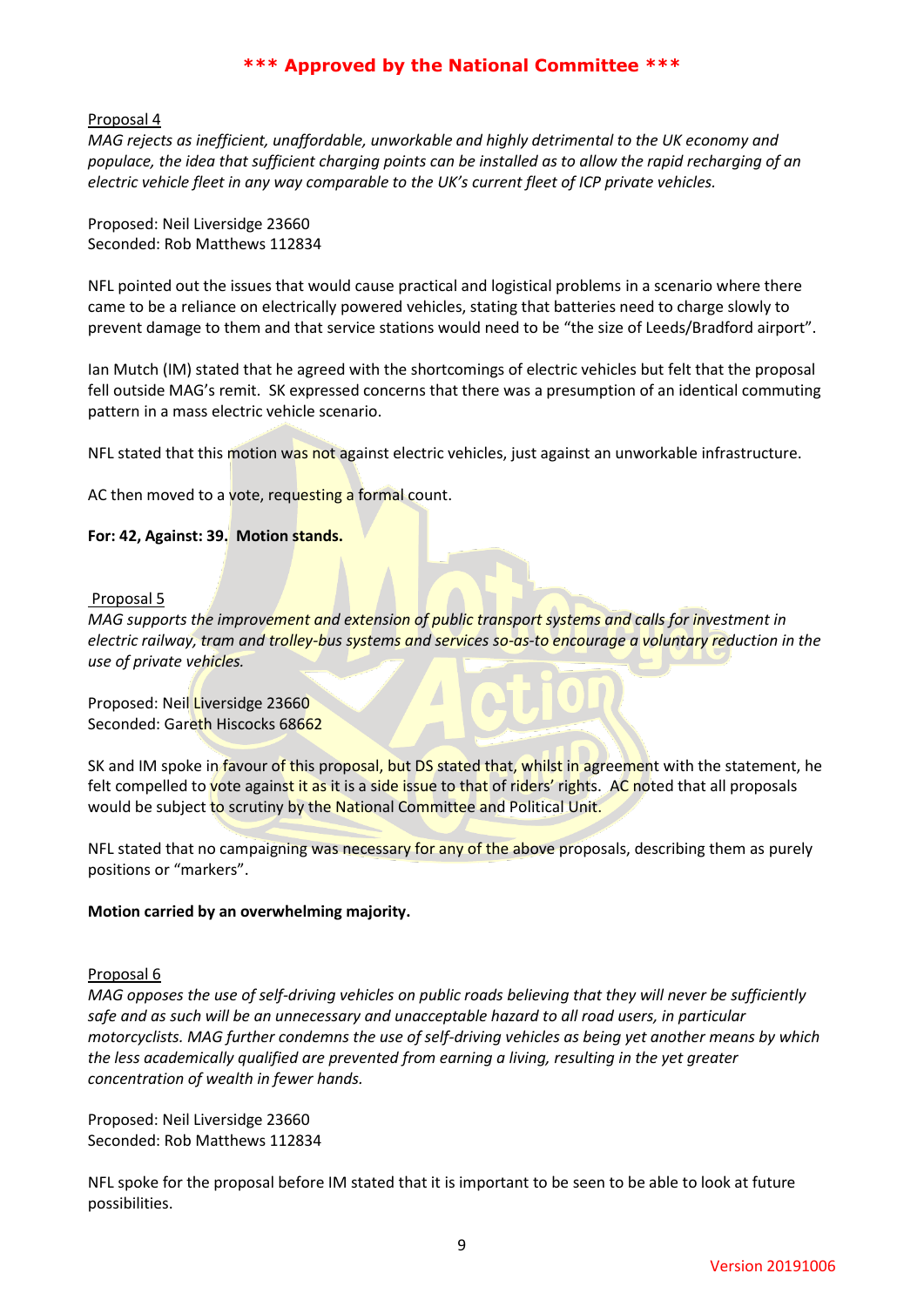TF said the second part of the proposal was unnecessary and Peter Paley (PP) stated that the proposal was a political statement, whereas MAG is an a-political organisation.NFL pointed out that MAG is not a-political because the organisation engages with the political process, but it is not party-political.

*To remove the second sentence of the proposal* Proposed: Jude Bramham; Seconded: Tim Fawthrop For: 67, Against 21. Amendment carried.

NFL accepted a friendly amendment to insert "and cyclists" at the end of the first sentence.

# **Motion carried by a large majority.**

## Proposal 7

*MAG promote, as part of the current transport and pollution debate, the motorcycle as potentially the most efficient and least polluting way of using fossil fuels and make it central to its vision.* 

Proposed: Stephen Kearney 17217 Seconded: Steve Wykes 89454

SK made a number of points in support of his proposal, mainly in respect to establishing and publicisinga vision regarding minimum acceptable fuel consumption, and for supporting an increase in fuel prices.

IC stated that a campaign for higher fuel prices would make us "the most unpopular kids in the school".

NFL said that Conference should deal with the statement of the proposal, not the supporting information and further noted that SK's presentation was unique in that he had managed to persuade him to vote against a proposal that he agreed with!

DS suggested that the proposal as worded is what MAG already does and that the proposal should be withdrawn. SK refused to withdraw the proposal.

AC called for a formal count for the vote.

# **For: 43, Against: 40. Motion stands.**

## **13. Elections**

AC noted the following:

Jane Carrott, standing for re-election as a Director of TMAGL, is returned unopposed(term of two years).

Selina Lavender, standing for re-election as a Director of TMAGL, is returned unopposed (term of four years).

It was noted that a vacancy to the Board of Directors for TMAGL exists, and that candidates, particularly those with a financial background, would be welcome.

Selina Lavender, standing for re-election as Chair, is returned unopposed(term of one year).

There were no candidates for the position of National Clubs Liaison Officer.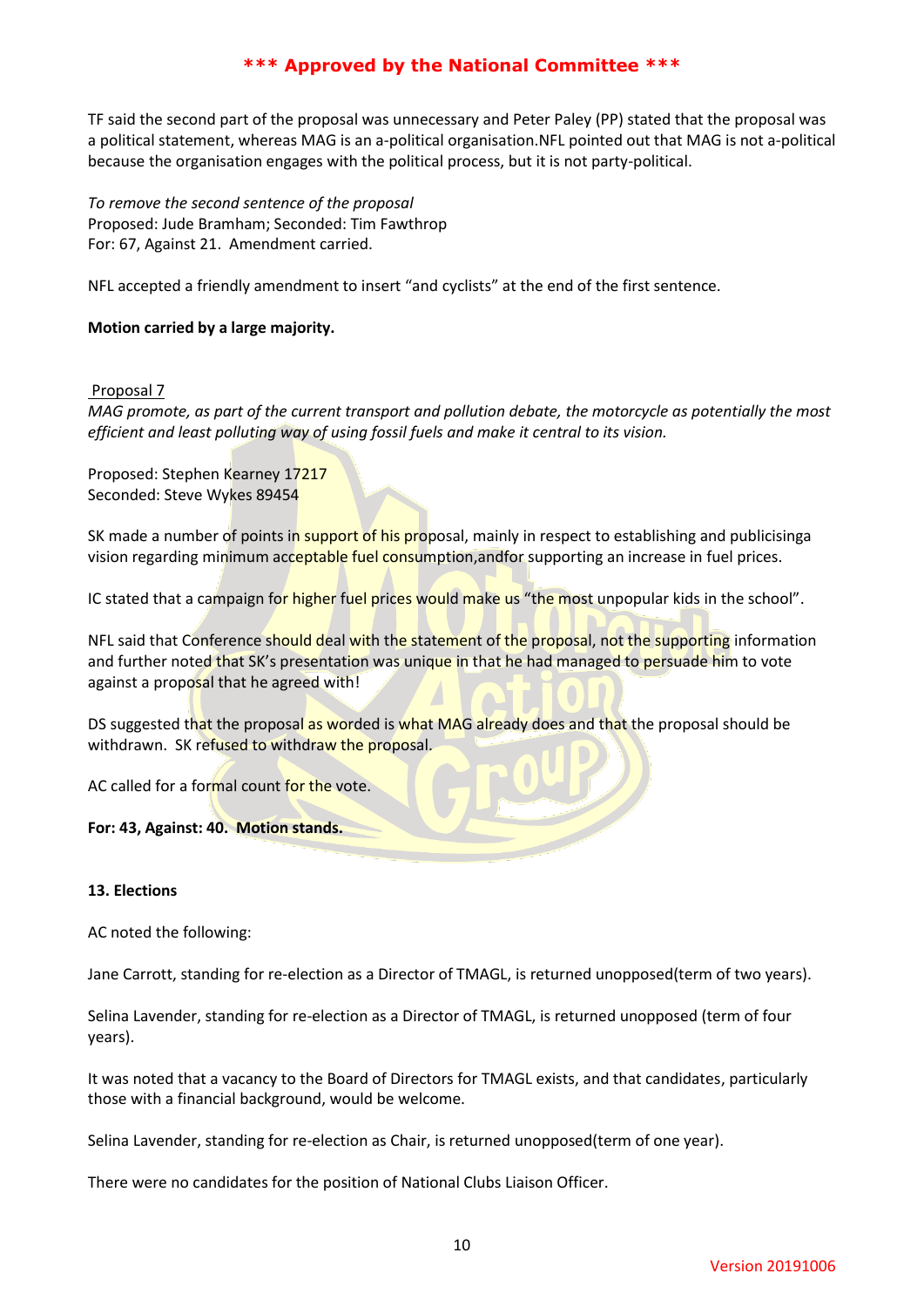There were no candidates for the position of National Reps Liaison Officer.

## **14. Other business**

None.

# **15. N.A.B.D.**

*That affiliated membership be granted to the National Association of Bikers with a Disability (NABD).*

Carried unanimously.

# **16. National Youthbike**

*That affiliated membership be granted to National Youthbike.*

Carried unanimously.

A representative from Youthbike (Paul Battye) stated that the organisation is grateful for MAG's support.

# **17. Floor open to members**

Subjects advised to the Chair earlier during a break.

AC noted that fuel consumption figures is an issue that will be taken forward in line with a Proposal earlier in the meeting and that a road safety issue would be taken to NC.

## **Awards**

Certificates of Merit

Awarded to:

Lauren and Megan Roche (by Dave Wigham) Mick Cluderay (by Dave Malt) Karen Clayton, Averil Finney, Marcus Holden (by Richard Manton) Dawn Evans (by Selina Lavender) Daryl Whitby (by Tony Cox)

## Chairman's Award

Presented by Selina Lavender to Tracy Smith, in recognition of work in various roles over a number of years.

## Life Membership

Presented by Dave Wigham to Pete 'Veece'Davison. Presented by Selina Lavender to George Legg. Presented by Selina Lavender to Martin 'Spam' Wylie.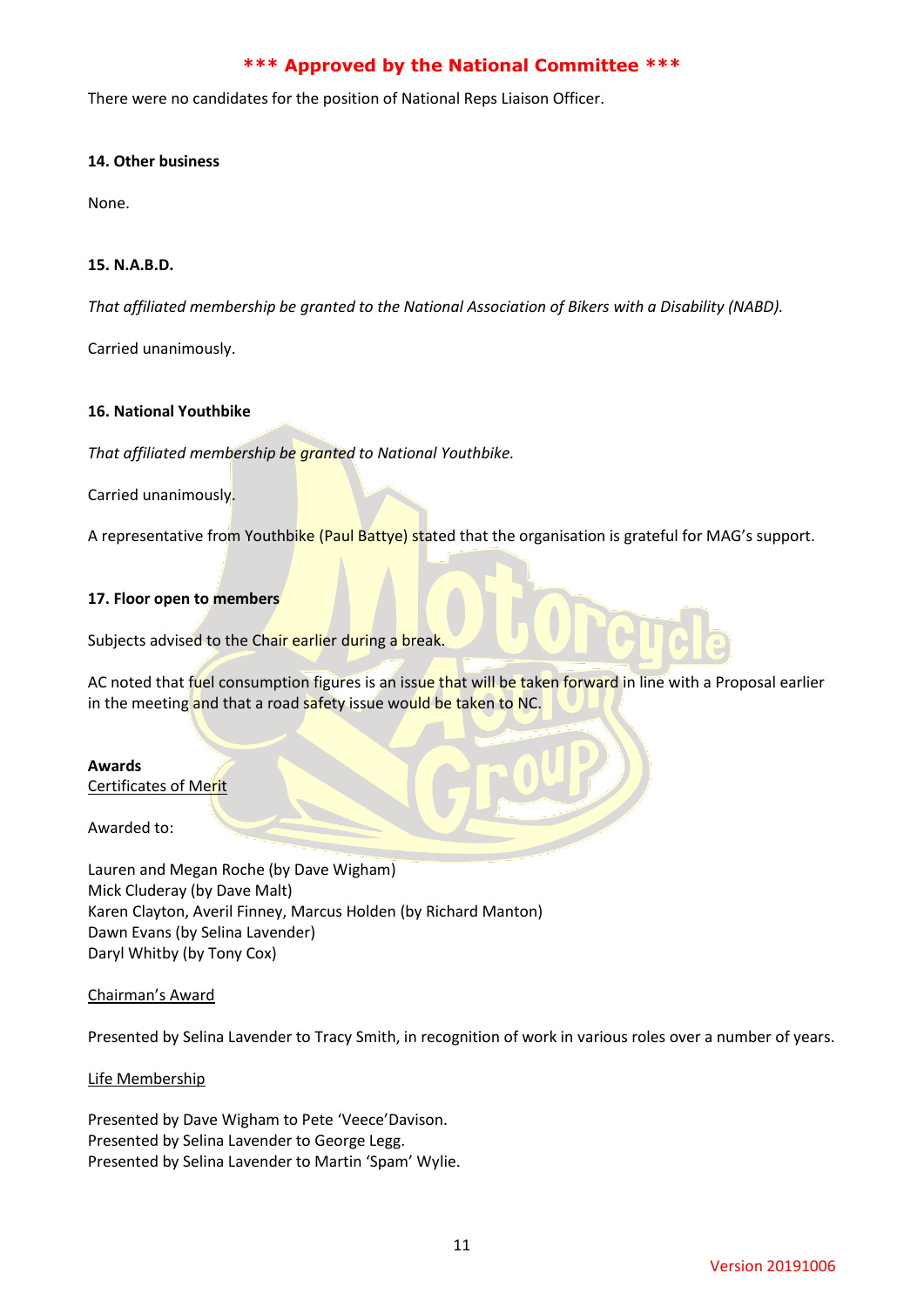#### Steve Tannock Teamwork Award

Selina asked Richard 'Manny' Manton to collect this award on behalf of all those working on issues in West Yorkshire in respect to Pathways to Progress.

Richard Tegg Award

Presented by Richard Manton to Dave & Helen Taylor.

## Bald Eagle Award

Presented by Carol Ferrari, Membership Administrator, to Greater London Region.

Fred Hill Freedom Award

Presented by George Legg to Geoff Mills.

Special Recognition Award

Awarded posthumously to Justine Travis, in recognition of her tireless efforts in a number of roles within MAG, including a stint as National Finance Officer. Presented by Richard Manton to Justine's husband, Steve, who received a standing ovation.

#### **Donations**

Cheques were presented as follows:

£165.00 (North Devon) £1,600.00 (MAGFest) £2,000.00 (North Devon) £2,900.00 (Cumbria) £4,000.00 (East Yorkshire) £50,000.00 (MAP) £51,000.00 (Stormin')

## **President's Address**

Ian Mutch opened his remarks by noting that he has now been riding motorcycles for 50 years and proceeded with several motorcycle-related anecdotes.

He said that following his complaints that people mumble, he commended Neil Liversidge for his clear vocals.

He went on to state that "MAG is an organisation of enormous credibility" and that he is "rather pleased with them overall", referencing the Political Unit.

He continued with a travel anecdote and a plug for his new book.

Ian closed his remarks by saying "thank you to all the people who don't get paid".